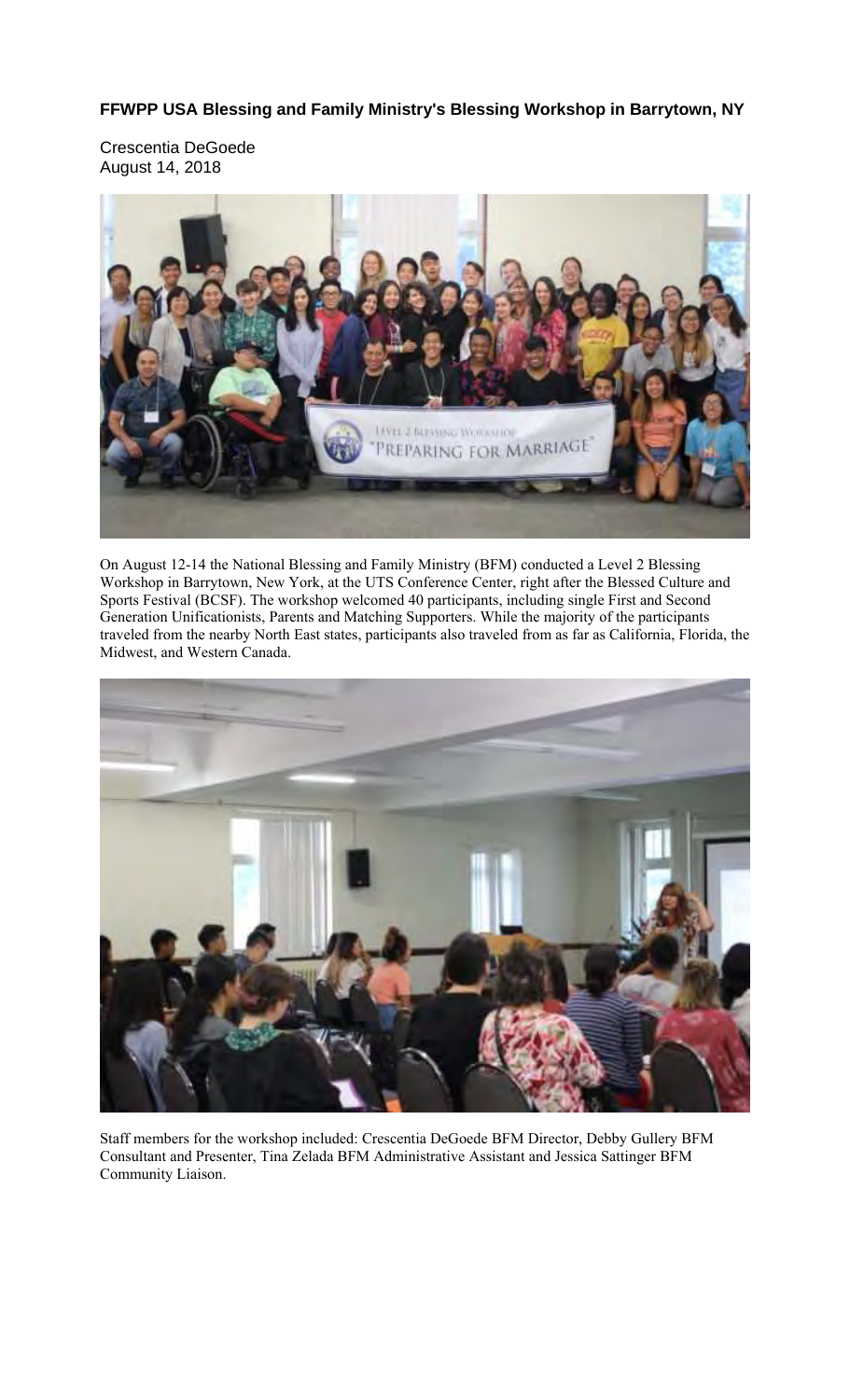

Participants had the following to say about their overall experience at the workshop:

"Inspiring and refreshing. Even though I've attended a couple of Level 2 workshops, I felt like I was able to understand clearly about the meaning and value of the Blessing."

"Coming into this workshop I was looking for direction and answers…I was able to get a clearer vision and understanding of everything."



After an orientation and icebreaker activities in small groups, the participants began day one of the workshop with a presentation from Crescentia DeGoede on Matching Smarts. During the presentation, Crescentia encouraged participants to consider their own blocks and concepts that might interfere with or confuse the Matching Process for them. Several common challenging situations Matching candidates face were presented, and participants had the opportunity to discuss the various challenges in groups, and suggest possible solutions throughout the presentation.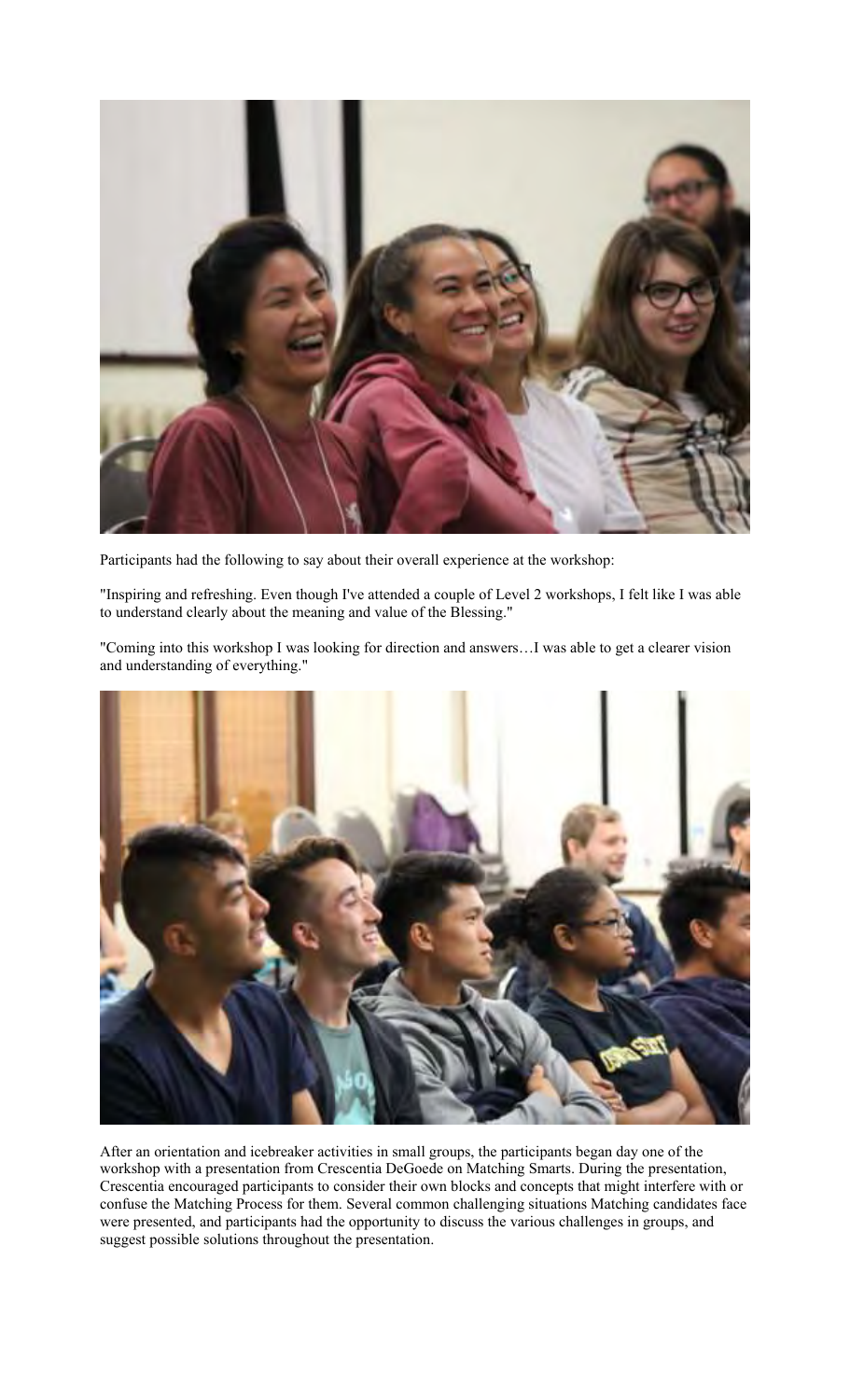

Day 2 began with a presentation from Crescentia on My Heritage, My Legacy, which explored the meaning and the value of lineage and the Marriage Blessing, and encouraged participants to reflect on what kind of legacy they want to leave behind in their life.



One participant shared that, "Before the workshop, I was uncertain and unclear about the meaning and value of the Blessing. After Crescentia's presentation "My Heritage, My Legacy", the testimonies, and Aunt Debby's "What I Bring to the Table", I have hope and a better understanding of the meaning and significance of the Blessing for myself."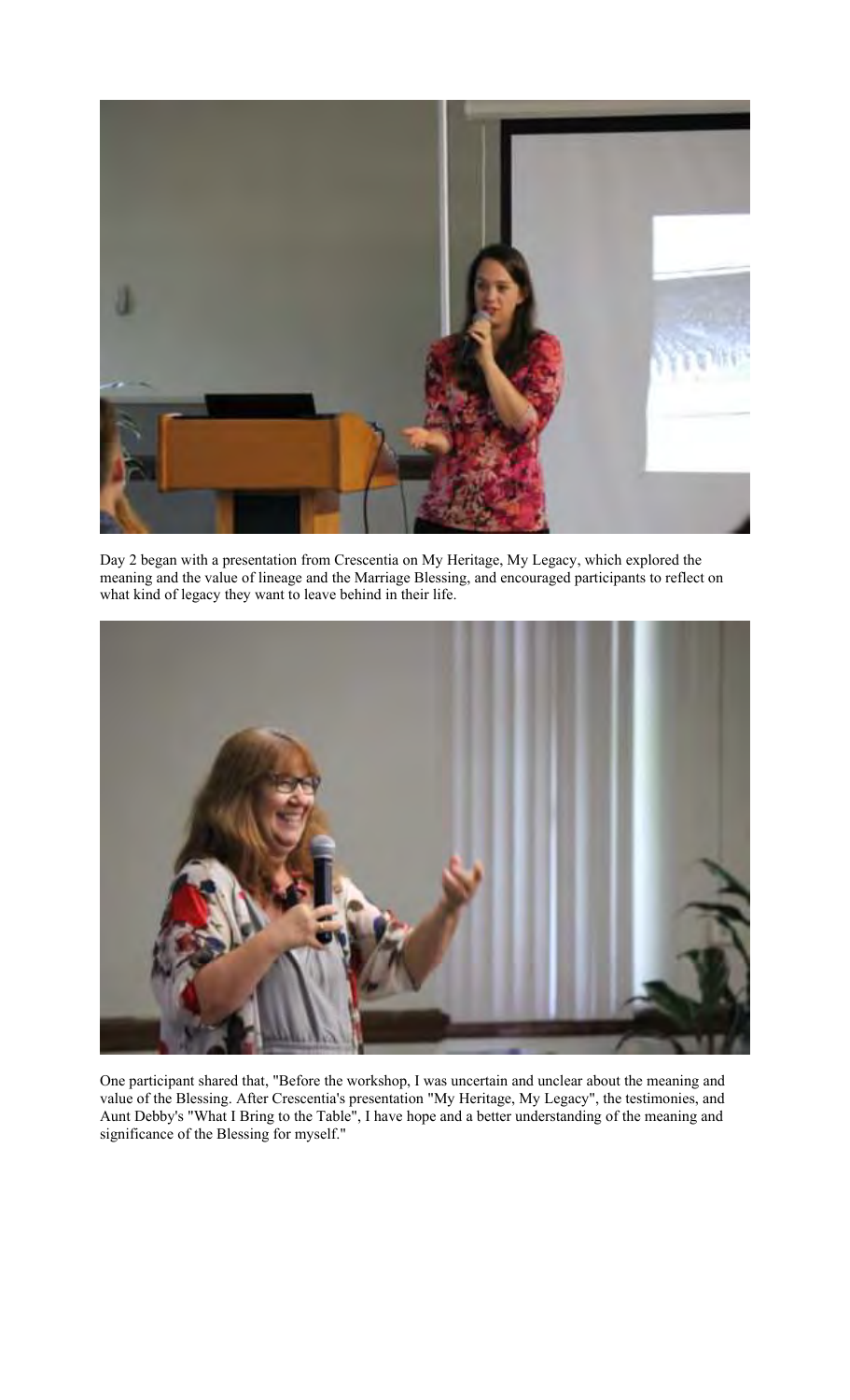

After enjoying some recreation and relaxation in the early afternoon, participants listened to a presentation from Debby Gullery on Getting Real, which gave information and solutions for growing up in a pornified culture. Participants also had the opportunity to safely ask questions about the topic in an anonymous QandA session with workshop staff.



Before dinner participants met in groups with their gender and discussed challenges they face in feeling prepared for the Matching and Blessing, and shared ideas for how to address challenges. Participants appreciated the time to connect with their own gender and discuss some sensitive issues with one another.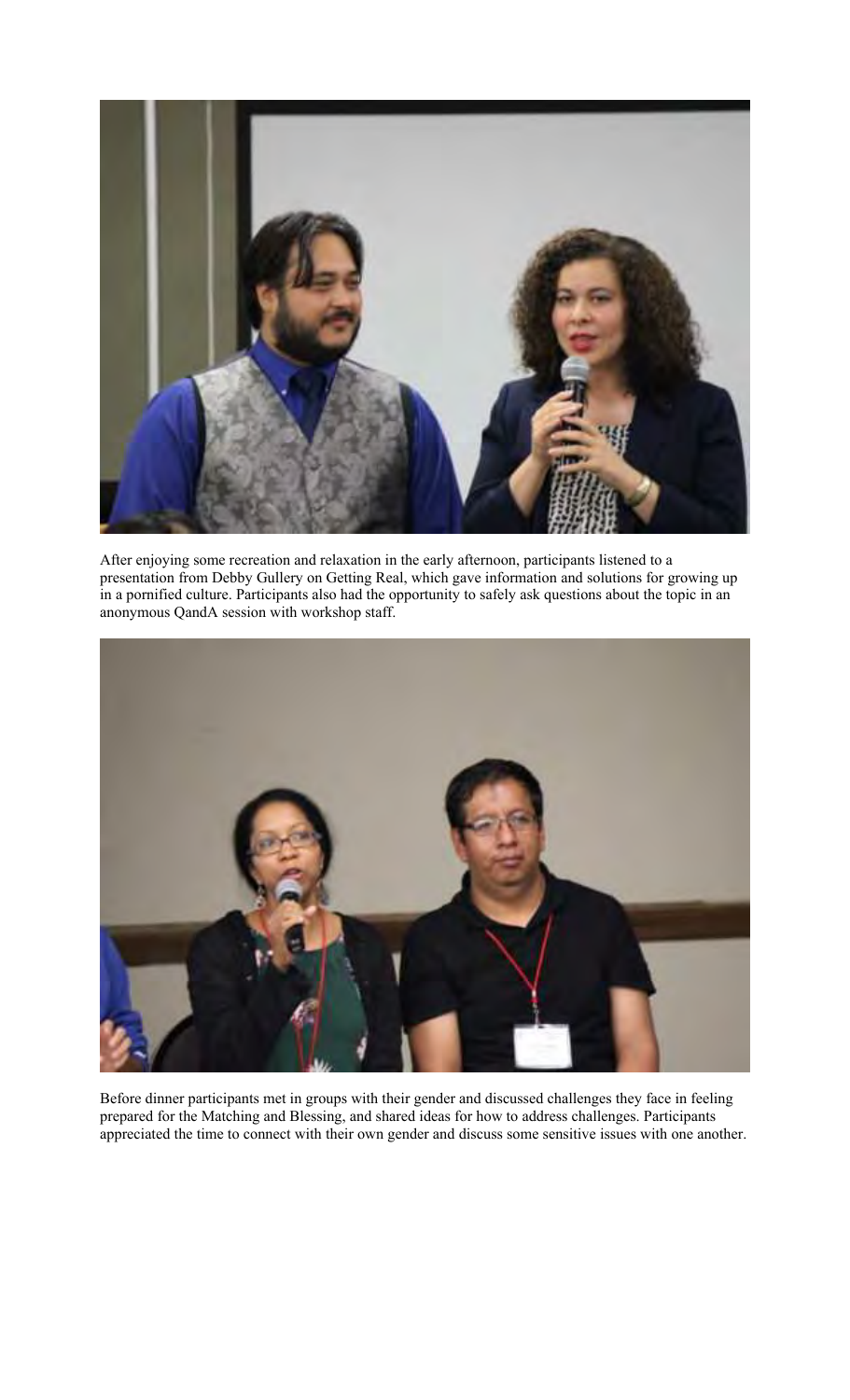

One participant expressed that, "I came two years ago and am grateful to find that I received more depth. This Blessing workshop was real, informative, and thought-provoking. I am glad discussions were organized by age and thought all the presenters and testimony givers were well prepared and wanting to give. I felt that I was able to learn about myself more deeply, and was given the space to ask questions and be involved in important discussions."



Participants spent the evening listening to testimonies from Blessed individuals, Raymond Burns, Lena and Christoph Yasutake, and Tina and Freddy Zelada, about their unique Matching Processes, and current experiences as Blessed Couples. Through their testimonies, the speakers were able to impart the wisdom they have accumulated through their experiences with the matching process and Blessing, as well as, dispel some of the fears participants had about their own future processes. These testimonies were a huge hit with the participants.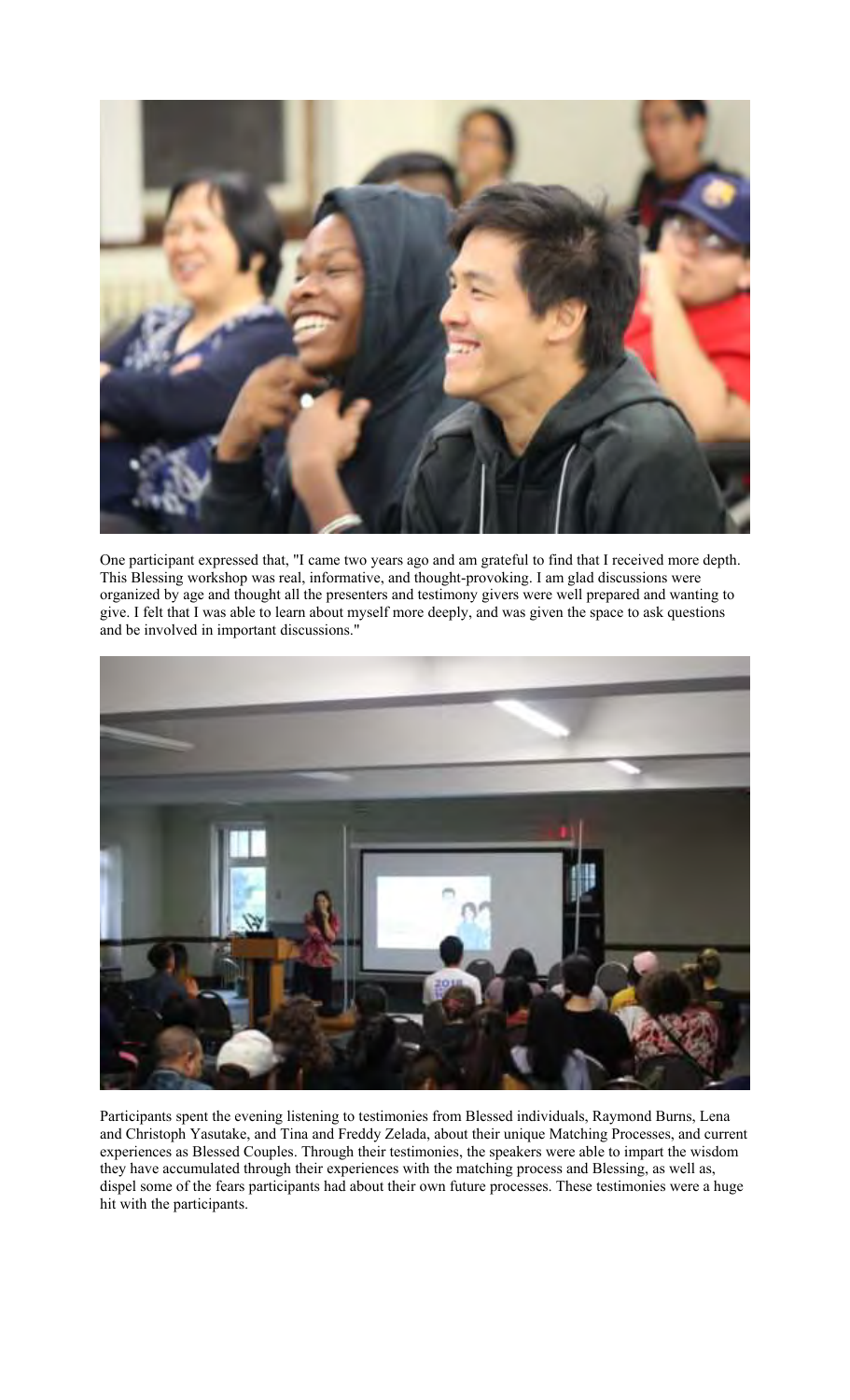

Day 3 opened with a presentation on Understanding the Matching Process from Crescentia, followed by Q and A. The presentation outlined the stages and steps of the matching process and offered ideas and suggestions for how candidates and their Parents/Matching Supporters can develop a clear plan for approaching the Matching Process.



Debby closed the workshop with a presentation on What Do I Bring to the Table? In the presentation, Debby introduced and expanded on four areas in which a participant can reflect and work on to prepare internally for the matching process and marriage. The four main areas covered were faith, motivation, maturity and the capacity to love. Following the presentation, participants filled out a questionnaire about their vision, values, life purpose, lifestyle, relationships with others, and ability to communicate effectively.